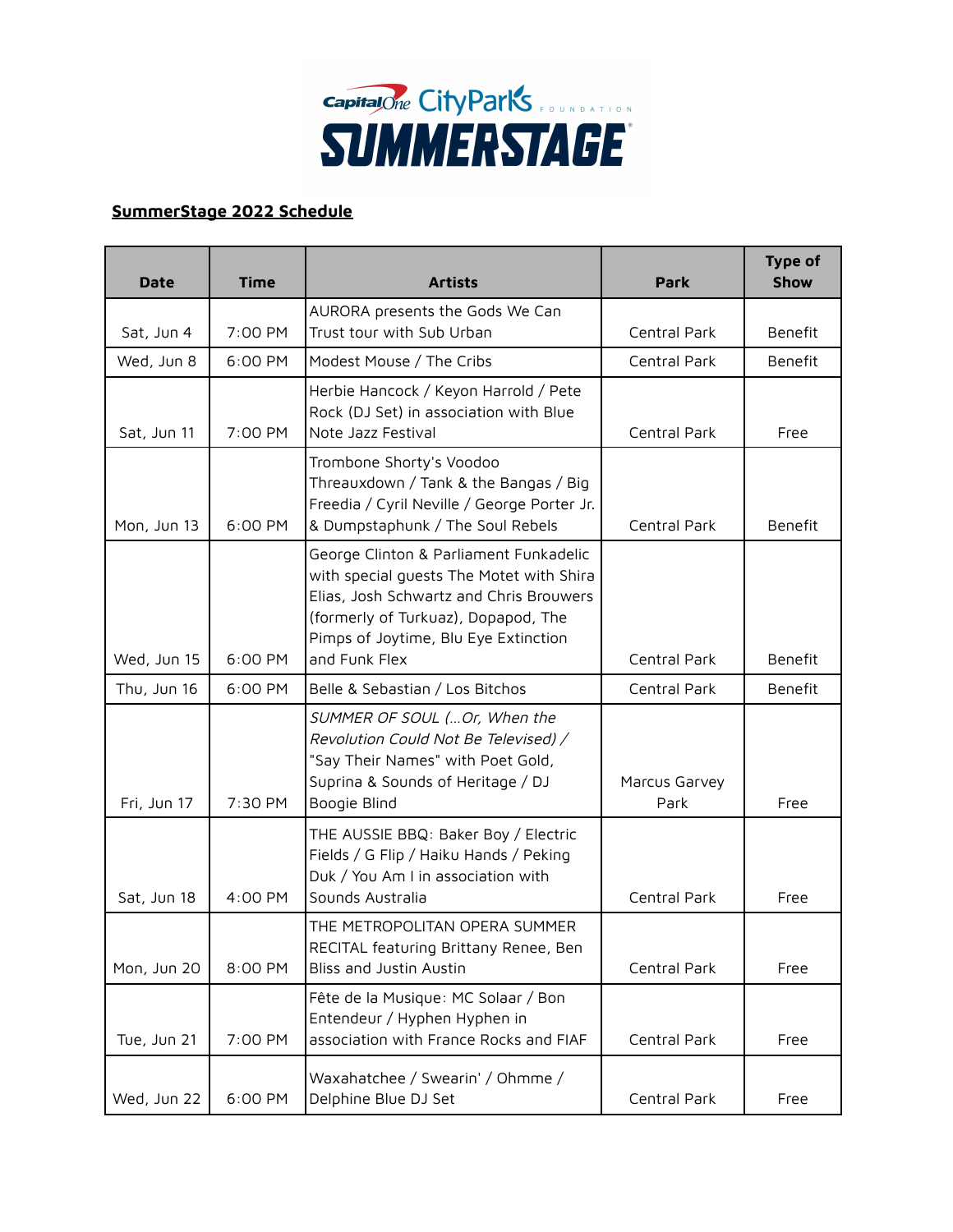

| Wed, Jun 22 | 7:00 PM | THE METROPOLITAN OPERA SUMMER<br>RECITAL featuring Brittany Renee, Ben<br>Bliss and Justin Austin                                                     | Brooklyn Bridge<br>Park            | Free    |
|-------------|---------|-------------------------------------------------------------------------------------------------------------------------------------------------------|------------------------------------|---------|
| Thu, Jun 23 | 7:00 PM | THE METROPOLITAN OPERA SUMMER<br>RECITAL featuring Amani Cole-Felder,<br>Cierra Byrd and Vladyslav Buialskyi                                          | Jackie Robinson<br>Park            | Free    |
| Thu, Jun 23 | 6:00 PM | Lawrence & MisterWives Sounds of<br>Summer Tour / Winetka Bowling League                                                                              | Central Park                       | Benefit |
| Sat, Jun 25 | 4:00 PM | THE METROPOLITAN OPERA SUMMER<br>RECITAL featuring Brittany Olivia Logan,<br>Cierra Byrd and Vladyslav Buialskyi                                      | Williamsbridge<br>Oval Park        | Free    |
| Sat, Jun 25 | 4:00 PM | Queens Live! : Action Bronson / Karen y<br>Los Remedios / Statik Selektah / hosted<br>by Ralph McDaniels                                              | Flushing<br>Meadows-Corona<br>Park | Free    |
| Sat, Jun 25 | 7:00 PM | Stephanie Mills / Keni Burke / Ted<br>Smooth / DJ J-Ronin                                                                                             | Coney Island<br>Amphitheater       | Free    |
| Sun, Jun 26 | 4:00 PM | Monobloco / Nailah Blackman / DJ<br>Patricktor4                                                                                                       | Flushing<br>Meadows-Corona<br>Park | Free    |
| Mon, Jun 27 | 7:00 PM | THE METROPOLITAN OPERA SUMMER<br>RECITAL featuring Amani Cole-Felder,<br>Cierra Byrd and Vladyslav Buialskyi                                          | Socrates Sculpture<br>Park         | Free    |
| Wed, Jun 29 | 7:00 PM | THE METROPOLITAN OPERA SUMMER<br>RECITAL featuring Amani Cole-Felder,<br>Cierra Byrd and Vladyslav Buialskyi                                          | Cloves Lakes Park                  | Free    |
| Sat, Jul 2  | 6:00 PM | Patrick Watson with Attacca Quartet /<br>Elisapie / La Force / Alisa Ali DJ Set in<br>association with the Consulate General<br>of Canada in New York | Central Park                       | Free    |
| Sun, Jul 3  | 7:00 PM | Michael Franti & Spearhead                                                                                                                            | Central Park                       | Benefit |
| Wed, Jul 6  | 6:00 PM | Barenaked Ladies Last Summer On<br>Earth Tour / Gin Blossoms / Toad the<br>Wet Sprocket                                                               | Central Park                       | Benefit |
| Fri, Jul 8  | 7:00 PM | Universal Latino Presents: New<br>Generation! With Ecko, Brray, Mariah<br>Angelig, Pitizion and Nino Freestyle! in                                    | Coney Island<br>Amphitheater       | Free    |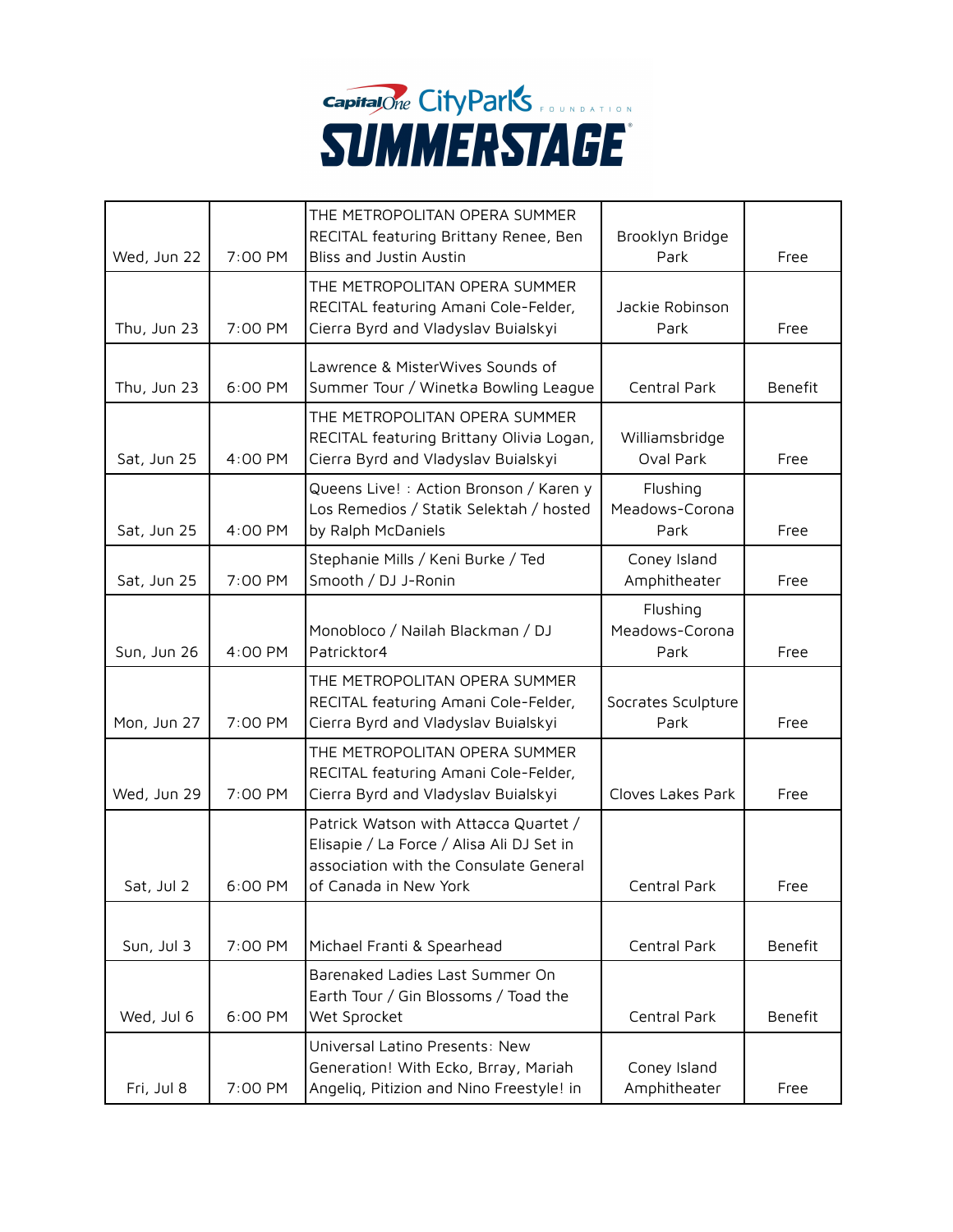

|             |         | association with the LAMC                                                                                                                                                                                                                            |                                    |         |
|-------------|---------|------------------------------------------------------------------------------------------------------------------------------------------------------------------------------------------------------------------------------------------------------|------------------------------------|---------|
| Sat, Jul 9  | 3:00 PM | Carla Morrison / Love of Lesbian /<br>Dannylux / Canyon Cody DJ Set in<br>association with LAMC                                                                                                                                                      | Central Park                       | Free    |
| Sun, Jul 10 | 7:00 PM | KOREA GAYOJE: Brave Girls / Golden<br>Child / AleXa in association with the<br>Korean Cultural Center New York                                                                                                                                       | Central Park                       | Free    |
| Sun, Jul 10 | 7:00 PM | Puerto Rican Power / Domingo<br>Quinones / Lower East Salsa                                                                                                                                                                                          | Coney Island<br>Amphitheater       | Free    |
| Wed, Jul 13 | 8:00 PM | Art Move Concept/ Passionfruit Dance<br>Company                                                                                                                                                                                                      | Central Park                       | Free    |
| Fri, Jul 15 | 6:00 PM | Nai Ni Chen Dance Company/ ALL ARTS<br>"Past, Present, Future" featuring<br>Ayodele Casel and Les Ballet Afrik                                                                                                                                       | Flushing<br>Meadows-Corona<br>Park | Free    |
| Sat, Jul 16 | 7:00 PM | Revive Big Band feat. Thaïs Lona and<br>friends / Melanie Charles / Erika the DJ                                                                                                                                                                     | Central Park                       | Free    |
| Sat, Jul 16 | 6:00 PM | ChocQuibTown / Nanpa Basico / Salt<br>Cathedral DJ Set in association with<br>New Latin Wave                                                                                                                                                         | Flushing<br>Meadows-Corona<br>Park | Free    |
| Sun, Jul 17 | 6:00 PM | Ney Matogrosso / Francisco El Hombre /<br>Fado Bicha / Surma DJ Set in association<br>with Arte Institute                                                                                                                                            | Central Park                       | Free    |
| Sun, Jul 17 | 7:00 PM | Doo Wop on the Boardwalk feat. The<br>Brooklyn Bridge / Jay Siegel's Tokens /<br>The Crystals / Charlie Thomas' Drifters<br>w/ Jeff Hall / Larry Chance & The Earls /<br>The Capris / Bobby Wilson Son of Jackie<br>Wilson / backed by the Coda Band | Coney Island<br>Amphitheater       | Free    |
| Wed, Jul 20 | 7:00 PM | Cory Henry / Thee Sacred Souls / Oqi /<br>Rustam Ospanoff DJ Set                                                                                                                                                                                     | Central Park                       | Free    |
| Thu, Jul 21 | 6:00 PM | MIKE's Young World 2 with Special<br>Guests Slick Rick, TisaKorean                                                                                                                                                                                   | Von King Park                      | Free    |
| Thu, Jul 21 | 6:00 PM | Lucy Dacus with Hop Along                                                                                                                                                                                                                            | Central Park                       | Benefit |
| Fri, Jul 22 | 6:00 PM | Dallas Black Dance Theatre                                                                                                                                                                                                                           | Von King Park                      | Free    |
| Sat, Jul 23 | 3:00 PM | Everyday People feat. WurlD                                                                                                                                                                                                                          | Central Park                       | Free    |
| Sat, Jul 23 | 6:00 PM | Sampa The Great / Pink Siifu / AQ (DJ                                                                                                                                                                                                                | Von King Park                      | Free    |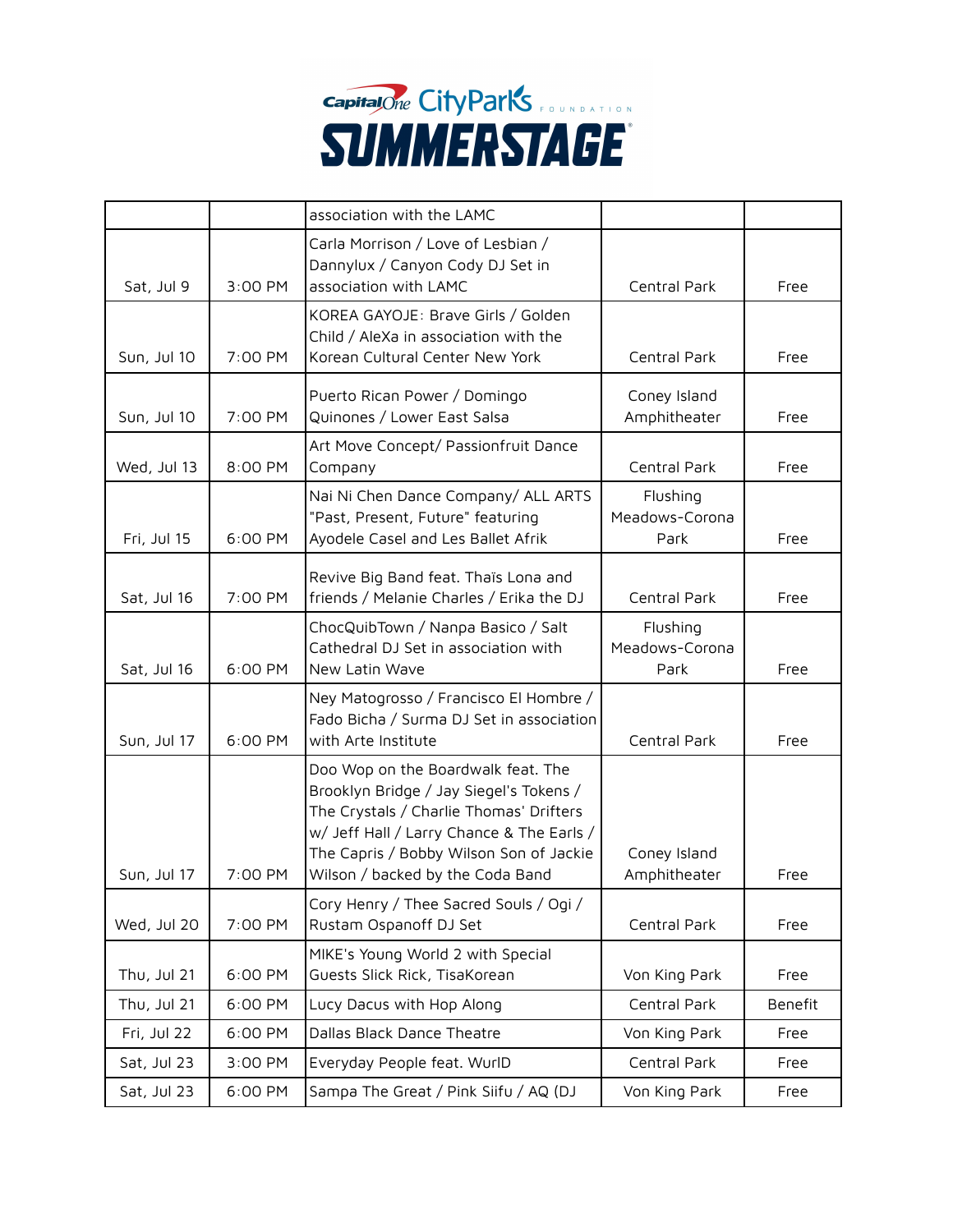

|             |         | Set) in association with meanred                                                                                                                                                                  |                              |         |
|-------------|---------|---------------------------------------------------------------------------------------------------------------------------------------------------------------------------------------------------|------------------------------|---------|
| Sat, Jul 23 | 7:00 PM | Alvin Ailey American Dance Theater                                                                                                                                                                | Coney Island<br>Amphitheater | Free    |
| Sun, Jul 24 | 6:00 PM | Black Midi / Sal Valentinetti / Alisa Ali DJ<br>Set / hosted by Sarah Squirm                                                                                                                      | Central Park                 | Free    |
| Sun, Jul 24 | 4:00 PM | A Party Called Rosie Perez                                                                                                                                                                        | Von King Park                | Free    |
| Wed, Jul 27 | 7:00 PM | Parcels In Concert                                                                                                                                                                                | Central Park                 | Benefit |
| Thu, Jul 28 | 7:00 PM | Caribou / Ela Minus / Toribio DJ Set in<br>association with meanred                                                                                                                               | Central Park                 | Free    |
| Sat, Jul 30 | 6:00 PM | Saba / Eryn Allen Kane / theMIND /<br>Zillion (DJ Set) in association with<br>moveforward music                                                                                                   | Central Park                 | Free    |
| Sun, Jul 31 | 6:00 PM | Sons of Kemet / Makaya McCraven /<br>L'Rain / DJ Lindsey                                                                                                                                          | Central Park                 | Free    |
| Wed, Aug 3  | 6:00 PM | Film Screening: Mija / Performances by:<br>Helado Negro / Silvana Estrada / Doris<br>Anahí / Jacks Haupt                                                                                          | Central Park                 | Free    |
| Thu, Aug 4  | 5:00 PM | Budos Band / Rogê / hosted by Tom<br>Ferrie in association with Maker Park<br>Radio                                                                                                               | Corporal<br>Thompson Park    | Free    |
| Thu, Aug 4  | 6:00 PM | Andy Grammar and Fitz & the Tantrums<br>with Breland                                                                                                                                              | Central Park                 | Benefit |
| Fri, Aug 5  | 6:00 PM | Maimouna Keita African Dance<br>Company                                                                                                                                                           | Corporal<br>Thompson Park    | Free    |
| Sat, Aug 6  | 3:00 PM | Basement Bhangra 25th Birthday Bash:<br>DJ Rekha / Jasmine Sandlas / Red<br>Baraat / Ganavya / Raaginder / David<br>Sharma / Sikh Knowledge / DJ Ushka /<br>ZEEMUFFIN / Ajna Dance / Rajuju Brown | Central Park                 | Free    |
| Sat, Aug 6  | 5:00 PM | Ana Tijoux / Meridian Brothers /<br>Bembona DJ Set                                                                                                                                                | Corporal<br>Thompson Park    | Free    |
| Sun, Aug 7  | 3:00 PM | "El Rey Supremo" Luis Vargas / El Gran<br>Alcover / Grupo D'Ahora                                                                                                                                 | Central Park                 | Free    |
| Sun, Aug 7  | 4:00 PM | Staten Island celebrates Jessie Lee<br>Daniels with Force MDs & Friends DJ S1                                                                                                                     | Corporal<br>Thompson Park    | Free    |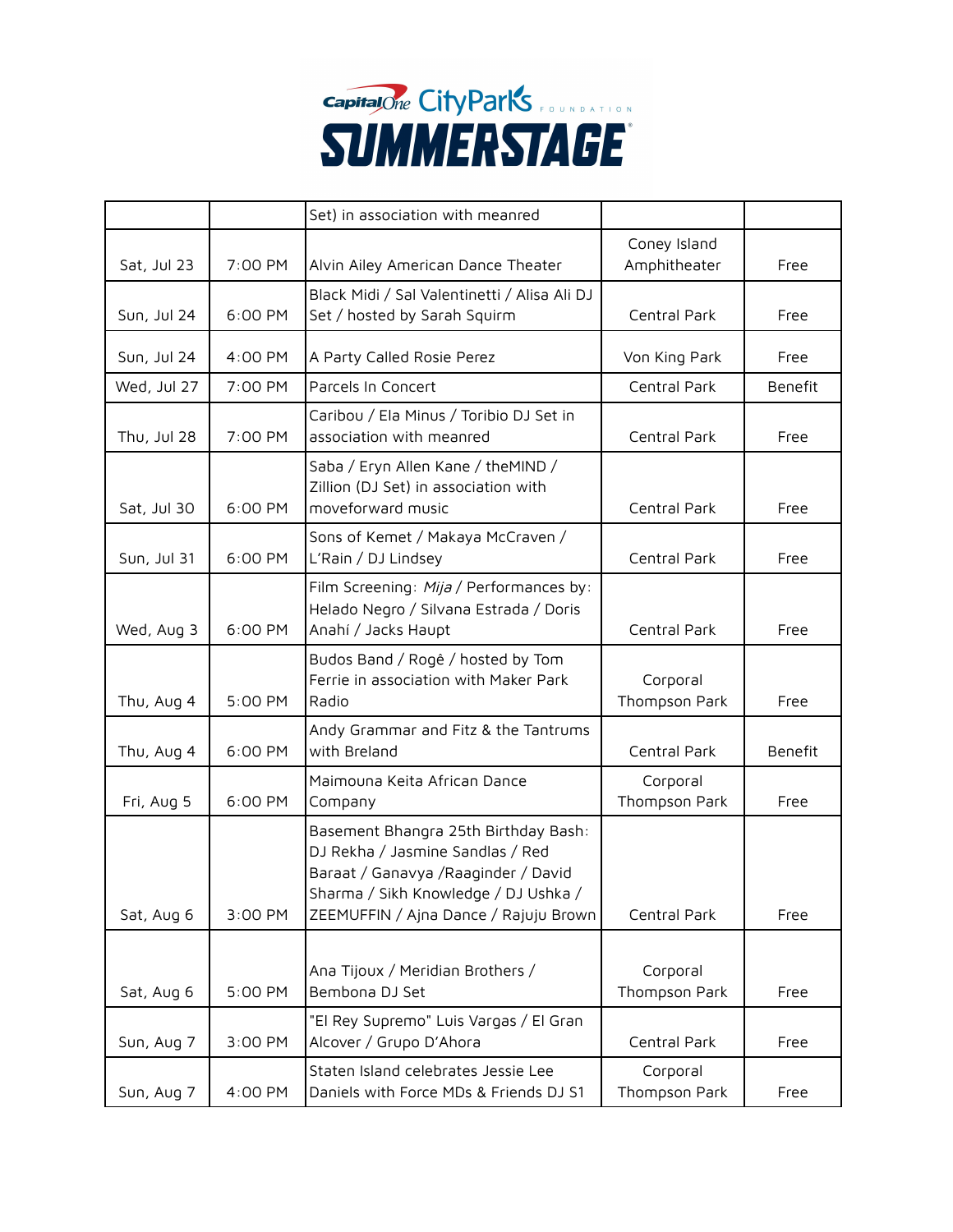

|             |         | and Fred "Bugsy" Buggs                                                                                                                                                                                                                                                                        |                              |      |
|-------------|---------|-----------------------------------------------------------------------------------------------------------------------------------------------------------------------------------------------------------------------------------------------------------------------------------------------|------------------------------|------|
| Thu, Aug 11 | 7:00 PM | Tony Vega / George Lamond / Uptown<br>Vinyl Supreme                                                                                                                                                                                                                                           | Crotona Park                 | Free |
| Thu, Aug 11 | 7:00 PM | Spread Love Hip-Hop Jam Hosted by<br>Ralph McDaniels (Video Music Box) /<br>Special Ed / Brand Nubian / Smif n<br>Wesson / Black Sheep / Girl Codee /<br>Sweet Tee / DJ Scratch / Kool Herc                                                                                                   | Coney Island<br>Amphitheater | Free |
| Fri, Aug 12 | 6:00 PM | Urban Bush Women / Cheri L. Stokes                                                                                                                                                                                                                                                            | Crotona Park                 | Free |
| Sat, Aug 13 | 7:00 PM | VP Records presents Dancehall meets<br>Hip Hop 90s style: Wayne Wonder and<br>more / hosted by Ralph McDaniels                                                                                                                                                                                | Central Park                 | Free |
| Sat, Aug 13 | 7:00 PM | Shatta Wale / Wiyaala / DJ FreshyK                                                                                                                                                                                                                                                            | Crotona Park                 | Free |
| Sun, Aug 14 | 6:00 PM | Patoranking / Flavour / Juls / Superhero<br>DJ Jon Quick & friends with co-hosts<br>Lisa Yaro & Osei The Dark Secret                                                                                                                                                                          | Central Park                 | Free |
| Sun, Aug 14 | 4:00 PM | Kid Capri's Block Party Live feat. Vina<br>Love and The Hoodies                                                                                                                                                                                                                               | Crotona Park                 | Free |
| Thu, Aug 18 | 7:00 PM | The Last Poets with Jamaaladeen<br>Tacuma's Band of Resistance / Impact<br>Repertory Theatre / The Harlem Bomb<br>Shelter / DJ Greg Caz in association with<br>Jazzmobile                                                                                                                     | Marcus Garvey<br>Park        | Free |
| Fri, Aug 19 | 6:00 PM | OMAR Edwards   Tap Master / LaTasha<br>Barnes Dance in association with<br>Jazzmobile                                                                                                                                                                                                         | Marcus Garvey<br>Park        | Free |
| Sat, Aug 20 | 6:00 PM | MAROONS & SUFFRAGETTES: A GREG<br>TATE TRIBUTE CONCERT<br>CELEBRATING THE 20TH ANNIVERSARY<br>OF BURNT SUGAR/DANZ<br>A Tate Family program featuring Burnt<br>Sugar/Danz, Burnt Sugar The Arkestra<br>Chamber, Harriet Tubman, Resistance<br>Revival Chorus, Bardo Steppers, and DJ<br>Reborn | Marcus Garvey<br>Park        | Free |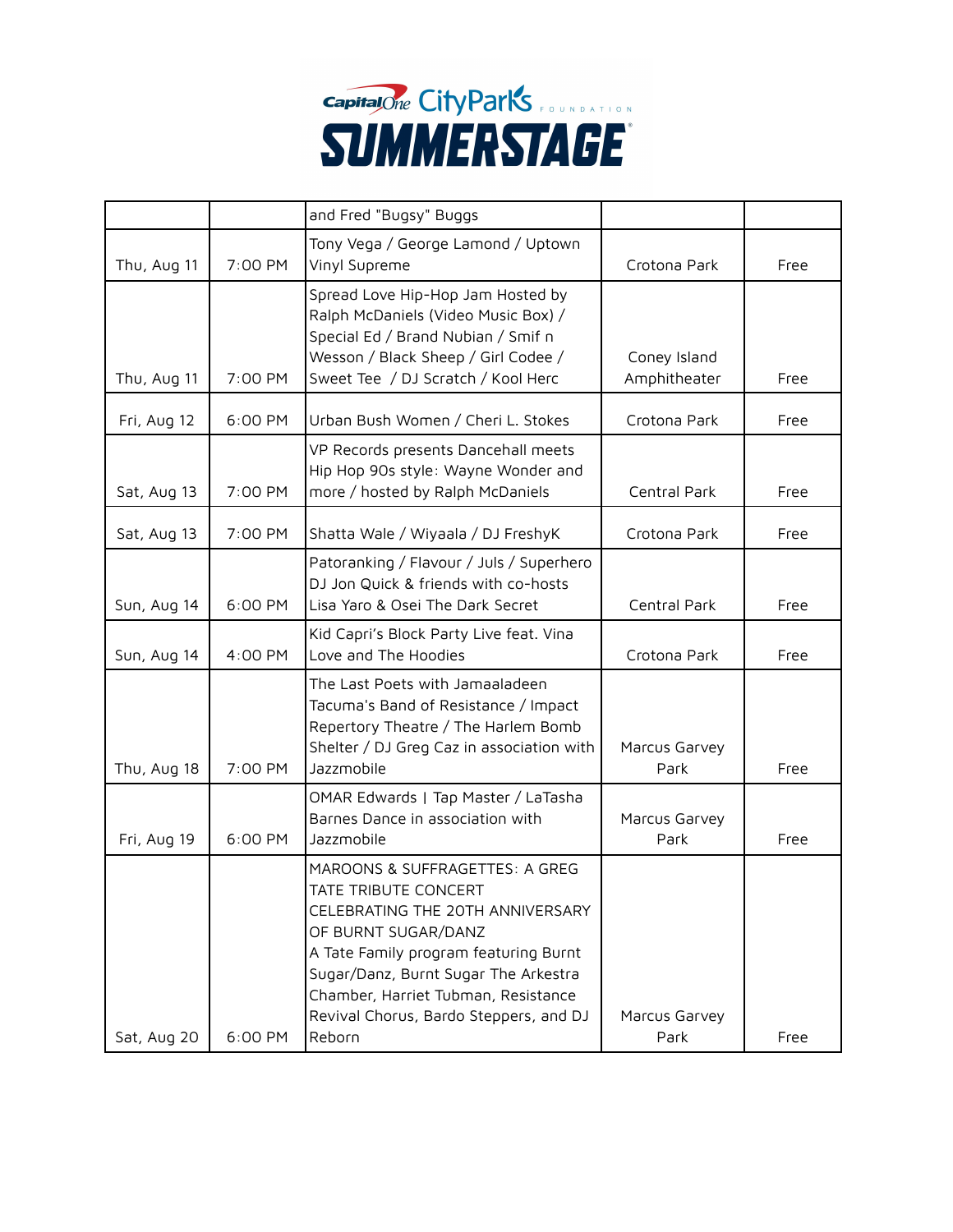

| Sat, Aug 20 | 6:00 PM | The Wild Hearts Tour with Sharon Van<br>Etten / Angel Olsen / Julien Baker with<br>Special Guest Spencer.                                                                       | Central Park            | Benefit        |
|-------------|---------|---------------------------------------------------------------------------------------------------------------------------------------------------------------------------------|-------------------------|----------------|
| Sun, Aug 21 | 6:00 PM | The Wild Hearts Tour with Sharon Van<br>Etten / Angel Olsen / Julien Baker with<br>Special Guest Spencer.                                                                       | Central Park            | <b>Benefit</b> |
| Sun, Aug 21 | 4:00 PM | Red Alert & friends feat. Case and Wil<br>Traxx                                                                                                                                 | Marcus Garvey<br>Park   | Free           |
| Tue, Aug 23 | 6:00 PM | The Decemberists - Arise from the<br>Bunkers / Jake Xerxes Fussell                                                                                                              | Central Park            | <b>Benefit</b> |
| Fri, Aug 26 | 7:00 PM | CPJF - Jazzmeia Horn and Her Noble<br>Force / Calvin Booker On Tap & Friends<br>in association with Jazzmobile                                                                  | Marcus Garvey<br>Park   | Free           |
| Sat, Aug 27 | 3:00 PM | CPJF - Terence Blanchard featuring the<br>E-Collective and Turtle Island Quartet /<br>Buster Williams & Something More /<br>NIKARA presents Black Wall Street /<br>Vuyo Sotashe | Marcus Garvey<br>Park   | Free           |
| Sun, Aug 28 | 8:00 PM | Hubbard St Dance Chicago                                                                                                                                                        | Central Park            | Free           |
| Sun, Aug 28 | 3:00 PM | CPJF - Archie Shepp & Jason Moran +<br>Cécile McLorin Salvant / Melissa Aldana<br>/ Bria Skonberg / Pasquale Grasso                                                             | Tompkins Square<br>Park | Free           |
| Wed, Aug 31 | 8:00 PM | Jazz at Lincoln Center Orchestra with<br>Wynton Marsalis                                                                                                                        | Central Park            | Free           |
| Fri, Sep 16 | 6:00 PM | DOTS Presents Kenny Beats & Friends                                                                                                                                             | Central Park            | Benefit        |
| Wed, Sep 21 | 6:00 PM | Caamp Lavender Days Tour with special<br>quests Cut Worms and Speaking Suns                                                                                                     | Central Park            | Benefit        |
| Thu, Sep 22 | 6:00 PM | Rainbow Kitten Surprise with Twen                                                                                                                                               | Central Park            | Benefit        |
| Mon, Sep 26 | 7:00 PM | Skip Marley                                                                                                                                                                     | Central Park            | Free           |
| Sat, Oct 1  | 7:00 PM | Cigarettes After Sex                                                                                                                                                            | Central Park            | Benefit        |
|             |         |                                                                                                                                                                                 |                         |                |
|             |         |                                                                                                                                                                                 |                         |                |